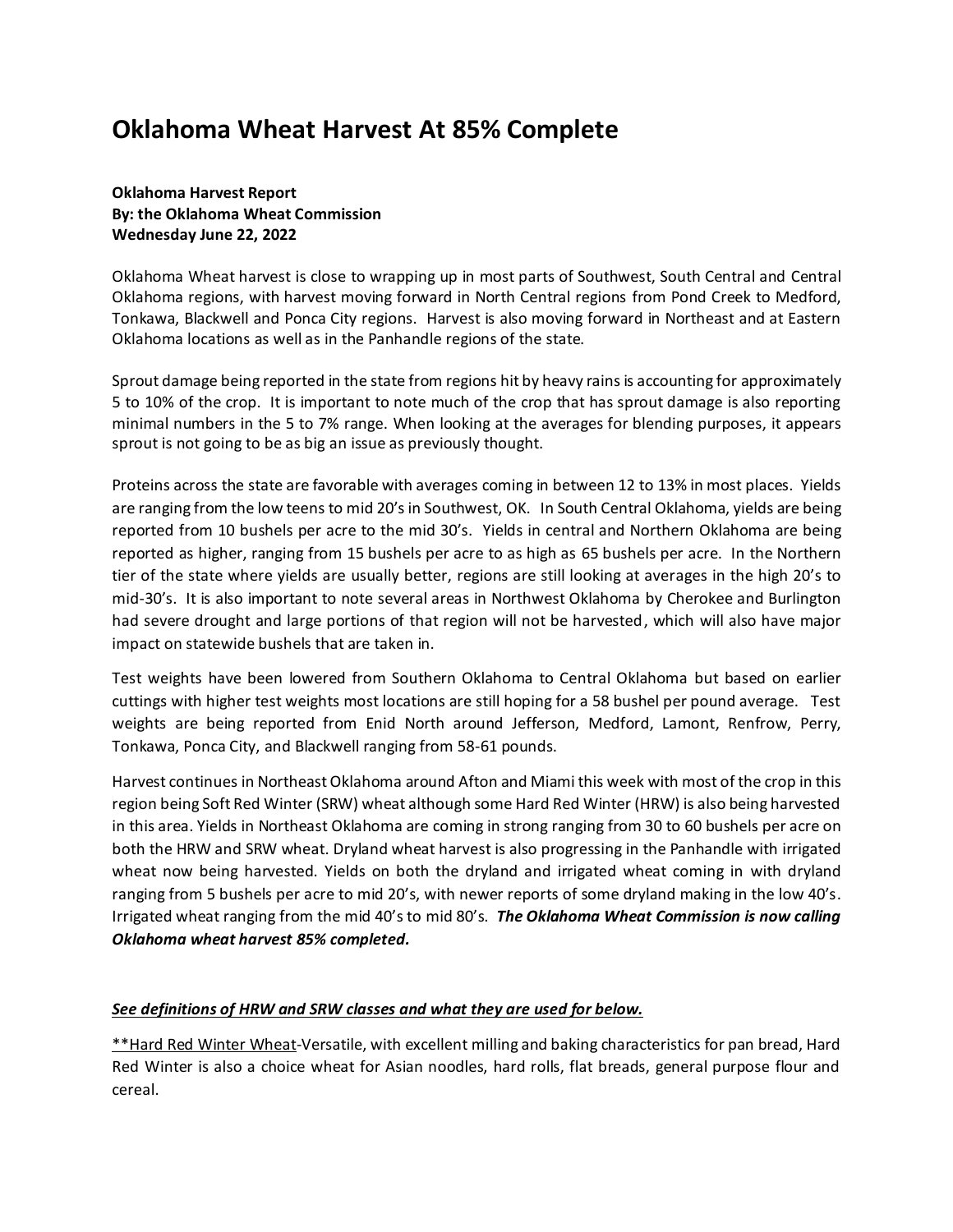\*\*Soft Red Winter Wheat- A versatile weak-gluten wheat with excellent milling and baking characteristics, Soft Red Winter is suited for cookies, crackers, pretzels, pastries and flat breads.

## *Southwest*

**Grandfield/Devol/Chattanooga/Lawton-** Grandfield is 99% complete, Devol is 99% complete, Chattanooga is 99% complete, Lawton is reported 99% complete. Test weights in this region ranging from 58-60 pounds per bushel. Yields ranging in the low teens to mid 20's. Proteins ranging from the 11.5% to 12.5%. No sprout damage reported from these locations.

**Frederick-** *Harvest in this region is 99% complete*. Test weights ranging from 60 to 61 pounds/bushel. Proteins ranging from 12 to 12.5%. Yields being reported from low teens to high twenties, averaging in the low 20's.

**Altus/Duke/Carter-** *Harvest in this region reported as 99% done*. Test weights now trending 56 to 59 pounds per bushel compared to earlier cuttings making 59 to 60 pounds per bushel. Yields reported from 5 bushel an acre to mid-20's. Proteins ranging from 13% to 16%.

**Lone Wolf/Hobart-** *Harvest in these regions is reported at 97% complete.* Test weights being reported from 55 to 58 pounds per bushel. Yields ranging from low teens to mid 20's. Proteins reported making from 13% to 16%.

## *South Central*

**Apache-** *Wheat harvest is moving along in this region and is considered 90% complete.* Test weights have been ranging from 57 to 58 pounds per bushel for the most part. On the intensive management wheat, they are seeing some 60-pound test weights. Yields for the most part are ranging from 10 to 35 bushels per acre depending on location, management and variety.

**Chickasha-** *Harvest in this region 90% complete.* Yields are doing much better than expected based on all the heavy rains, high winds and hail damage that occurred. Test weights ranging from 58 to 59 pounds per bushel. Yields making in the mid 20's to mid 30's. Minor sprout damage is being reported but not as bad as expected. Some producers have had 20 to 40% hail damage losses.

# *Western Oklahoma*

**Sentinel/Rocky-** *Harvest has made great progress over the weekend and is reported at 99% complete*. Test weights reported in the 56 to 60 pounds per bushel range. Yields being reported from 14 to 28 bushels per acre. Proteins ranging from 13% to 17% depending on variety and management practices.

**Hinton-** *This region is reported at 93% complete.* Yields are doing better than expected after all the storms that hit prior to last week. Yields ranging in the mid 30's, test weights averaging 60.5 pounds. Proteins ranging from 10% to 17% with a 13.5% average.

#### *Central Oklahoma*

**El Reno-** *They are reporting 94% harvested in this region.* Yields are being reported from the low 20's to the low 40's depending on variety and management. Test weights ranging from 57 to 59.5 pounds per bushel. Protein ranging from 11% to 14.5%.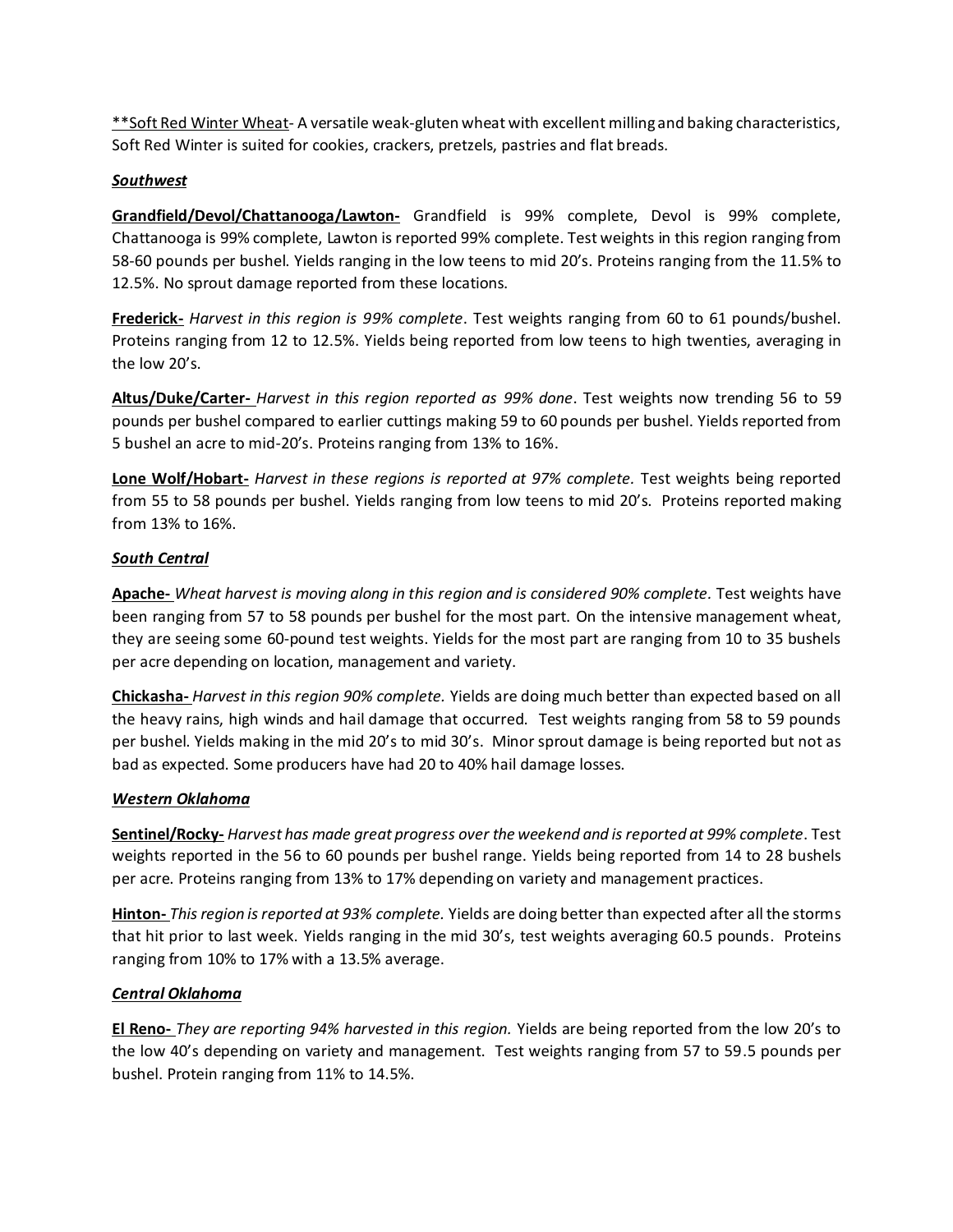**Kingfisher/Omega-** *Harvest in this region reported to be 99% complete.* Test weights with ranges reported from 57 to 60 pounds per bushel. Yields averaging in the high 20's to low 30's. Proteins have ranged from 10% to 15%, seeing a lot in the 11.5% to 12.5% range.

**Reeding-** *Harvest in this region reported 96% complete.* Test weights with ranges from 57 to 59 pounds per bushel being reported. Yields averaging mid-teens to low 30's depending on variety and management. Proteins ranging from 11% to 12%.

**Loyal-** *Harvest in this region reported at 93% complete.* Test weights averaging 57 to 59 pounds per bushel. Yields on early harvested wheat making in the low 20's to low 40's. Protein ranging from 11.5% to 12.5% on early samples.

## *Northwest OK*

**Shattuck/Fort Supply-***This region being reported at 90% complete.* Test weights ranging from 57 to 62 pounds per bushel depending on variety and management. Yields ranging from 5 bushels to 25 bushels per acre. Proteins are ranging from 12% to 14%.

**Burlington-** *Harvest in this region reported at 95% complete.* A large area in this region will not be harvested due to the severe drought. On the crop that will be harvested, test weight for this region is averaging 58 pounds per bushel. Yields making in the mid 20's to mid 40's on the wheat that will be harvested depending on where moisture was received in a timely manner and management practices. Protein ranging from 12% to 13%.

**Helena/Goltry-** *Harvest in this region 90% complete.* Yields reported from the mid-teens to mid 30's. Yields have increased as harvest has progressed as producers have gotten into better wheat. Test weights ranging from 58 to 60 pounds per bushel. Proteins are averaging 13%.

# *Northern Oklahoma*

**Pond Creek/Lamont-** *This area reported to be 85% complete.* Test weights ranging from 58 to 60 pounds per bushel. Yields being reported in the low 30's to mid 40's. Proteins ranging from 12% to 16%.

**Medford/Deer Creek-***Producers in this region are moving forward and harvest is reported 80% complete.* Test weights on early cuttings ranging from 58 to 61 pounds per bushel. Yields in this region have been reported higher because of timely rains. The yields are ranging from low 30's to mid 40's. Some reports on management intensive wheat to be making in the high 60's. Proteins have been ranging from 11% to 16%.

**Perry/Tonkawa/Ponca City/Blackwell**- *Harvest reported at 80% complete.* Test weights ranging from 58 to 61 pounds per bushel. Protein averages around 12 to 13%. Yields making in the mid 20's to mid 40's with some areas reporting higher yields on management intensive wheat.

#### *Northeast & Eastern Oklahoma*

**Afton/Miami/Wetumka/Webber Falls -** *Afton is 75% complete, Miami is 55% complete. Wetumka and Webber Falls is at 80% complete.* Test weights on both the Hard Red Winter (HRW) and Soft Red Winter (SRW) wheat is ranging from 60 to 65 pounds per bushel. Yields on both the HRW and SRW ranging from 30 bushels to 65 bushels per acre, depending on variety and management practices. No proteins reported at this time, no sprout damage has been reported for wheat in this region.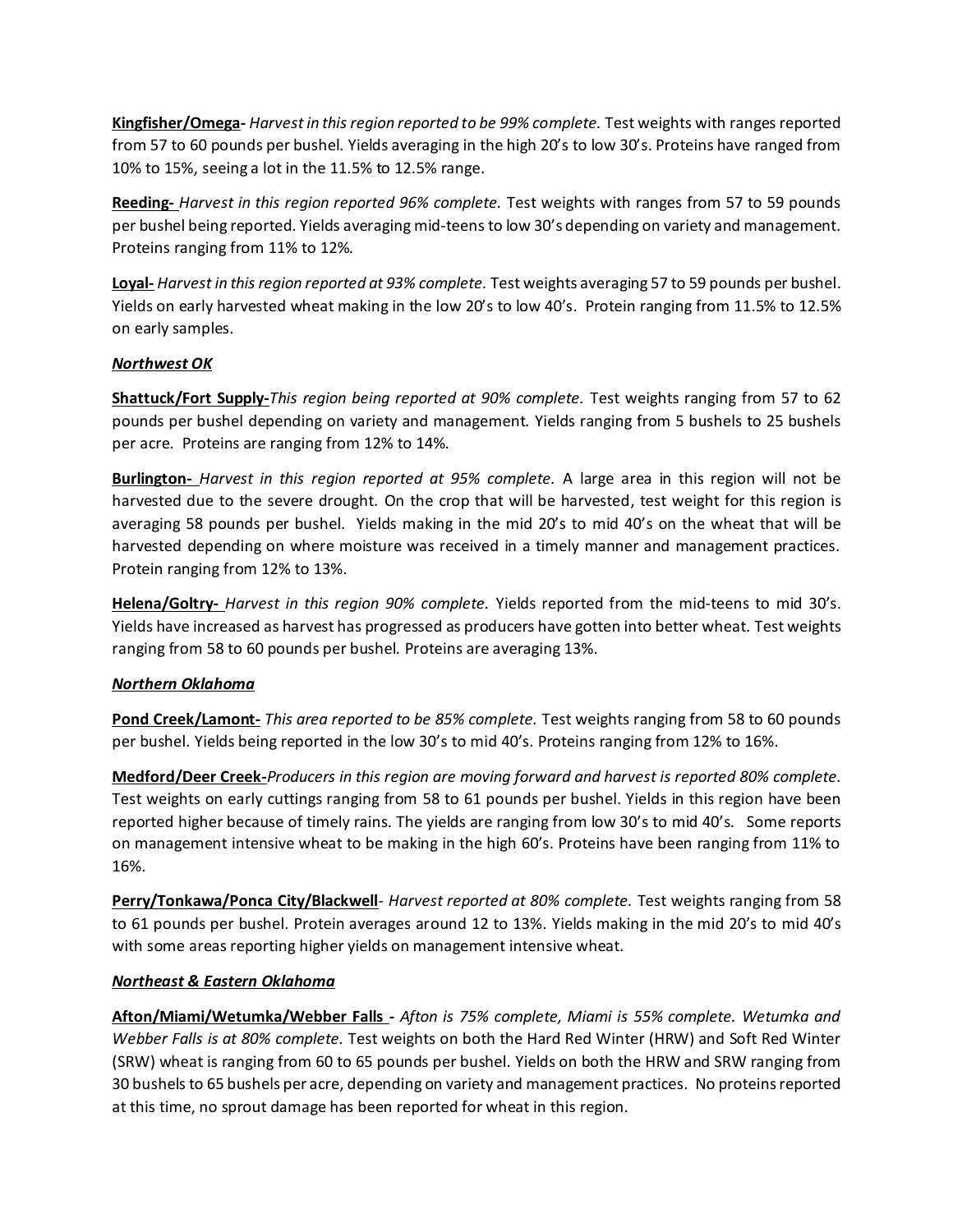## *Panhandle*

**Balko-** *Dryland harvest is 85% complete, irrigated wheat harvest is 45% complete.* The dryland wheat in parts of this region are doing better than anticipated with reports ranging from mid-teens to low 40's. Irrigated wheat is ranging from mid 40's to the mid 80's with higher yields than expected given the year. Test weights ranging from 62 to 64 pounds per bushel. Protein averaging 12.5%.

**Hooker-***Harvest on the dryland wheat is progressing with 80 to 85% of the dryland wheat being harvested. Harvest on the irrigated wheat reported at 35% complete.* Yields on the dryland wheat making from 5 bushels per acre to the mid 20's depending on location. Yields on the early irrigated wheat not favorable with reports on early cuttings making in the low to mid 40's, with a few reports of some fields making in the mid 60's to low 70's. Test weights on the dryland wheat weighing 63 to 64 pounds per bushel, nothing weighing less than 60 pounds per bushel on the irrigated wheat. Protein for this region being reported at 12.5%.

*Below see the Heat Maximum and Air Temperatures at 2:30 p.m. on Wednesday June 22 th along with the maximum air temperature above 100 since January 1, 2022. Also please see the 7-day forecast provided by the Oklahoma Mesonet. The next harvest report will be scheduled for Monday, June 27, 2022.*